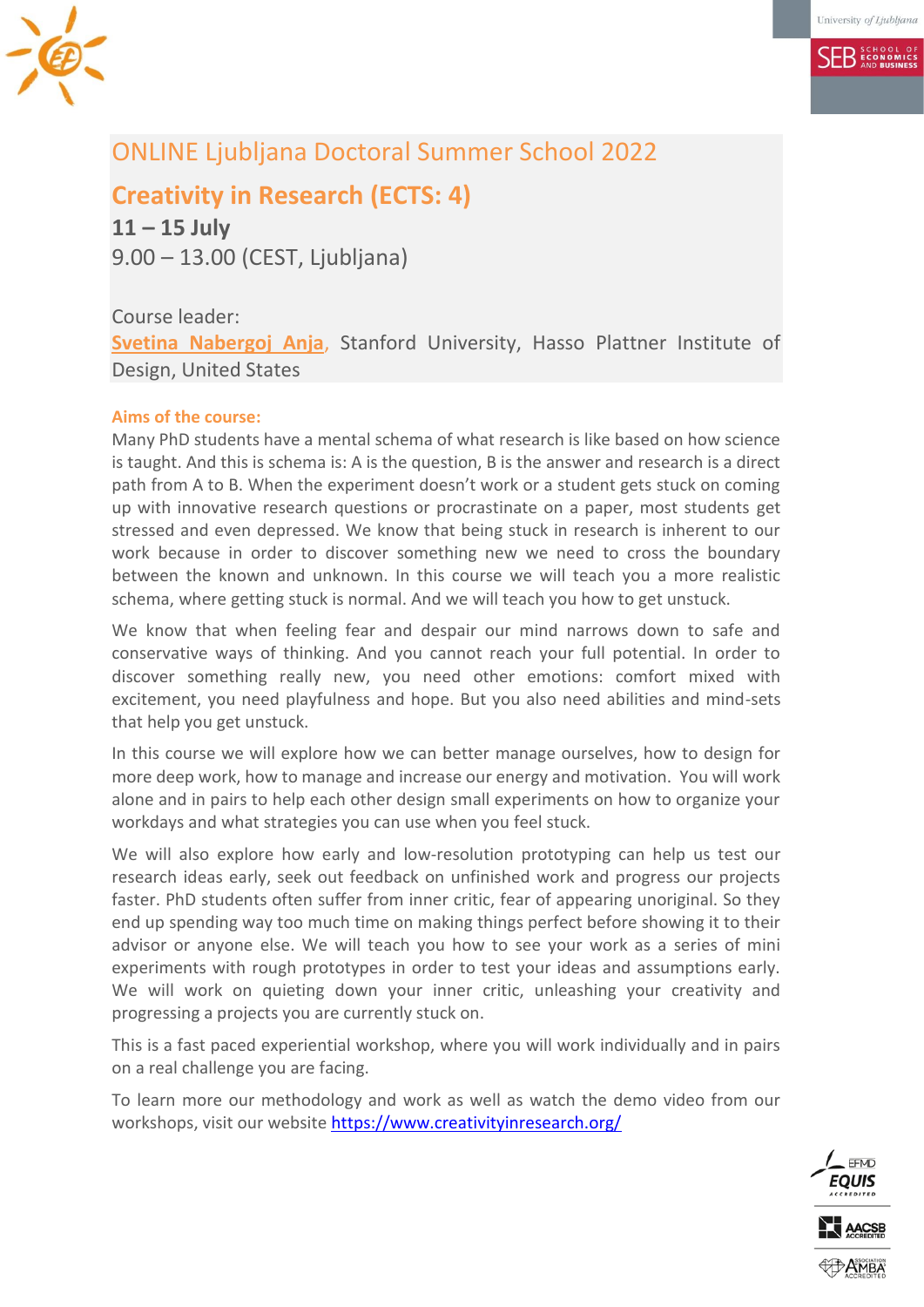**SFR** ECONOMICS



#### **Course syllabus:**

In this course we will cover 5 different modules (one each day):

**1) Working from... Home or Office: How to Design Your Work Space and Energy Intentionally?**

Working on a long project without a clear trajectory, which is often the case in science requires exceptional motivation and discipline. It requires to know yourself, your energy curve, times when we can produce our best work and also find ways to gain new energy and motivation to move forward. We have a series of exercises that teach scientists about how to structure their days, when to plan deep work vs mundane tasks, how to prioritize items on their to-do lists as well as how to avoid energy sucking activities and collaborations and how to gain new energy for work.

**2) Using Visual Collaboration Tools for Researchers: How to Become a Mural Ninja?** Collaboration requires much more than just dividing and conquering. Visual collaboration tools like Mural can be a great way to share perspectives in a visual way, to generate new ideas with colleagues and create prototypes for new research projects, book outlines and presentation structure. In this module you will acquire basic skills to navigate digital whiteboards and use them on your own or with your team.

## **3) (Remote) Storytelling for Researchers: How to Make Your Research as Exciting as Netflix?**

Scientists are used to present their work to their peers and scientific community. But they often lack skills to present to other audiences, users of their applied findings, founders and grant agencies. We teach them the art of storytelling by first understanding their audience, what they care about and how to present scientific findings in a compelling and understandable way. We will also address the challenges and opportunities of remote presentations to help you impress any Zoom audience.

#### **4) Prototyping: How to Design for Einstein Moments in Your Research?**

The biggest enemy of scientists is their inner critic. It protects us from being seen as stupid or unoriginal. But it also prevents us from moving our projects forward so we often get stuck or polish our projects for too long before showing them to anyone. We teach early development through prototyping and visualizing ideas from research project proposals, journal papers, conference presentations or research grants. We show the value of seeking out early feedback and iteration instead of doing things on our own

#### **5) Getting unstuck**

In science we get stuck. A lot. It is inherent to our craft, because we are constantly pushing the boundary between known and unknown. But when scientists get stuck they don't even have the words to describe what they are

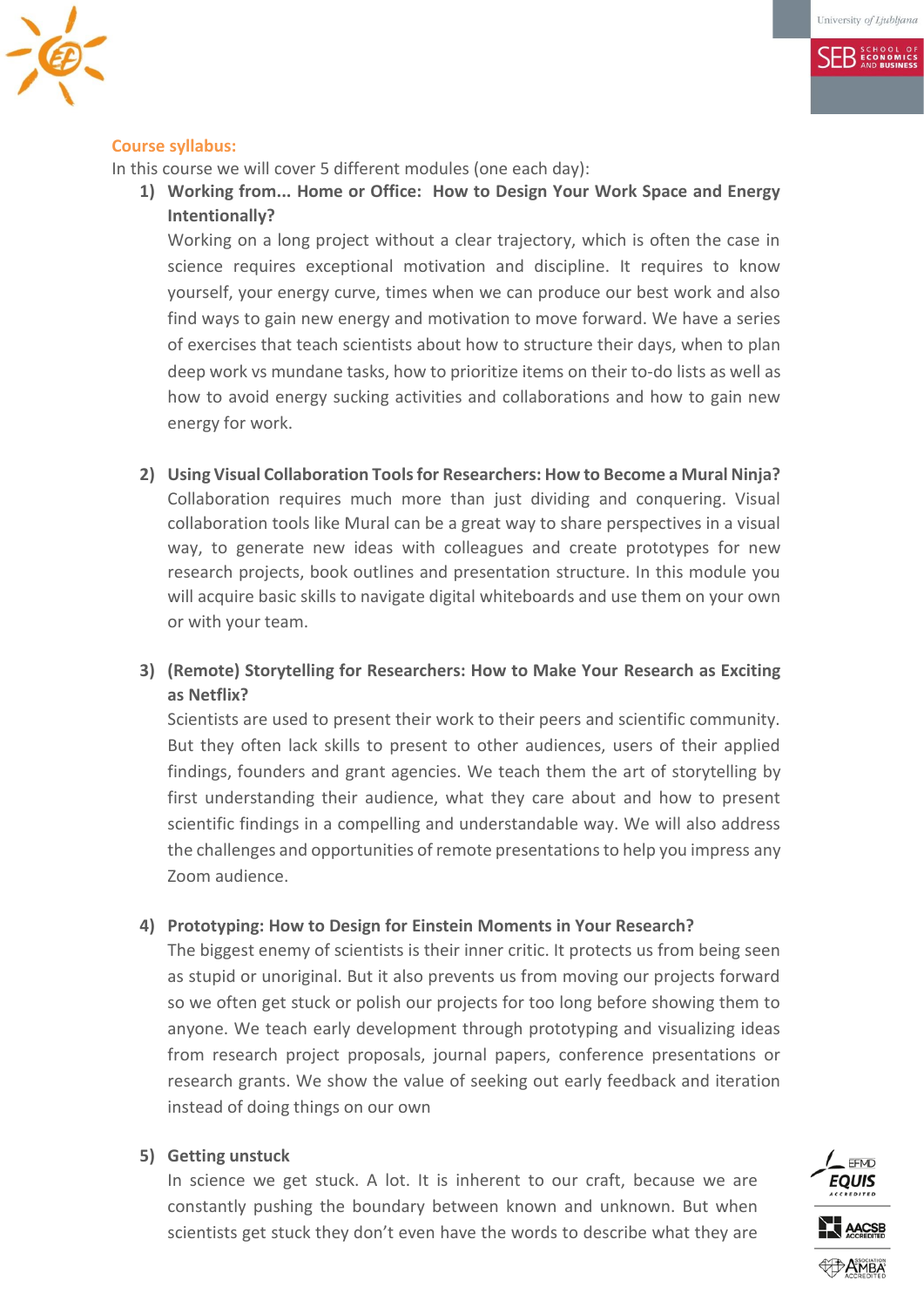**SER ECONOMICS** 



experiencing, seeing and feeling. In this module we will cultivate mindfulness to fully embrace the feeling of being stuck and then apply design tools to help you get going and making progress on your research.

In each module students will go through a series of activities and then design personal experiments to apply the exercises to their own research work. For example: In module one you will learn your chrono-type and draw your own energy curve and design experiments to be more productive, reduce procrastination, increase your energy and prolong deep work periods. In module two you will learn how to use Mural to better organize your ideas as well as collaborate synchronously and asynchronously with your research collaborators. In module three we will explore how to design and prepare for remote presentations in conferences and research meetings, using inspiration from Pixar and Netflix. In module four you will learn how to test some of your early ideas and seek feedback from advisor or collaborators. In the last module we will explore situations in which you get stuck and help you design experiments to get you moving and progressing on your project.



#### **List of readings:**

Ulibarri, N., Cravens, A., Svetina Nabergoj, A., Kernbach, S., & Royalty, A. (2019). Creativity in Research: Cultivate Clarity, Be Innovative, and Make Progress in your Research Journey. Cambridge: Cambridge University Press. doi:10.1017/9781108594639

#### **Teaching methods and credit:**

The course is based on experiential learning methodology from Stanford University. The sessions will be a mix of short lectures combined with individual and team exercises. Our goal is for students to be able to immediately apply newly acquired skills to their research projects.

Students need to attend at least 4/5 sessions and complete a reflection paper at the end of the course in order to obtain credit.